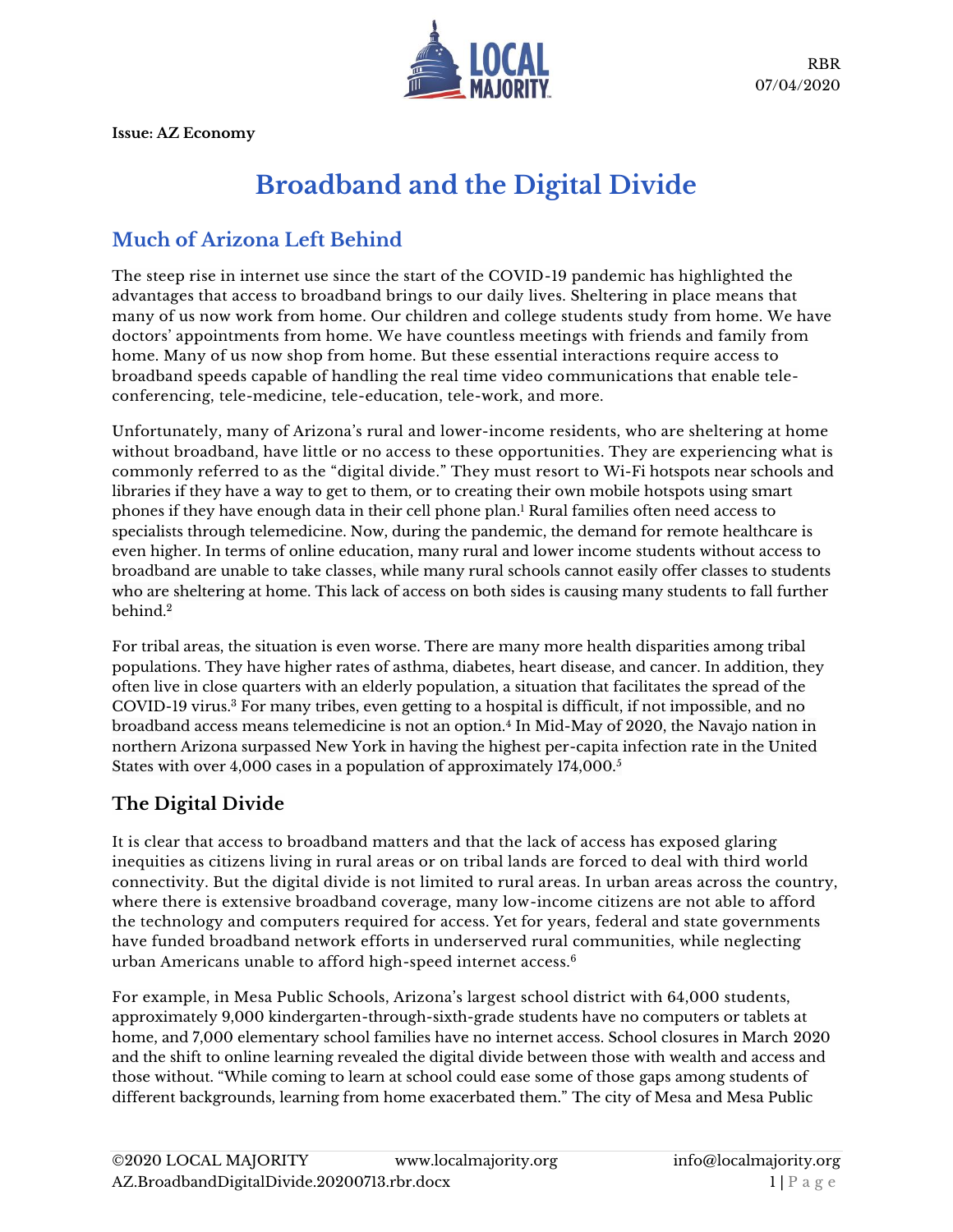

Schools plan to address the issue by spending \$7 million of its federal COVID-19 [aid](https://www.azcentral.com/story/news/local/mesa/2020/05/25/coronavirus-arizona-mesa-spending-plan-federal-cares-act-covid-19-pandemic/5240601002/) on computers and internet service for its elementary school students, so that all Mesa students will have access to technology for the upcoming school year.<sup>7</sup>

In a June 2020 National Digital Inclusion Alliance (NDIC) paper, authors Angela Siefer and Bill Callahan maintain that the digital exclusion of urban areas "is counterproductive for reducing the nation's overall digital divide. It is also structurally racist, discriminating against unconnected Black Americans and other people of color who make up the majority of those lacking home broadband service for reasons other than network availability."<sup>8</sup> Without access to the internet, these communities' members will lack access to "employment opportunities, education, healthcare services, financial and commercial access, and social and civic participation."<sup>9</sup> Siefer and Callahan also point out that, "all of the nation's counties whose populations are at least 75% rural, taken together, accounted for less than 8% of Americans living in households with no broadband. In contrast, the most urban counties—those with fewer than 5% rural residents—accounted for more than 35%."<sup>10</sup> While funding for rural broadband is essential, and the primary focus of this paper, it is equally important to address the digital divide in the nation's cities. "To connect every household to high-quality Internet access, governments must invest in efforts to increase broadband affordability and access to devices, in addition to rural broadband expansion."<sup>11</sup>

#### **Federal Accommodations for Rural Broadband**

At the federal level, the FCC has primary responsibility for handling and funding the expansion of broadband. Through their efforts, much has been accomplished over the last 20 years, but much remains to be done. Since broadband expansion is generally a slow process involving the installation of infrastructure, there is little that can be implemented during this pandemic that will have an immediate effect.<sup>12</sup> The FCC did take an important first step with its April 2020, "Keep Americans Connected Pledge." So far, over 800 telecommunication companies have pledged not to cut off service to any residential or small business customer, to waive any late fees caused by the inability to pay, and to open Wi-Fi hotspots around schools and libraries.<sup>13</sup> While the initial Pledge provisions concerning inability to pay expired on June 30, 2020, they did indicate awareness of pervasive affordability issues. Unfortunately, the \$2 trillion CARES act contained less than \$375 million nationally in rural broadband funding, although some of the funds will provide improved equipment for broadband access and some for the provision of telemedicine.<sup>14</sup> These measures clearly will not have an immediate impact for broadband access for many rural residents. A number of members of Congress have proposed additional funding for rural broadband. This funding is essential as we enter an era of fundamental change to medicine, work, remote jobs, banking, and education. A renewed focus for funding that narrows the digital divide in all areas is essential now and in the future.

#### **Lack of State Funding**

At the state level, Arizona's years of failing grades in funding for rural broadband access have come home to roost.<sup>15</sup> Since the mid-1990s the Republican-controlled legislature has passed tax cuts benefiting Arizona's wealthiest citizens.<sup>16</sup> And although the state has generally given positive lip service to the need for rural broadband, little state funding has been allocated until recently. Governor Ducey's proposed 2021 budget finally boosted funding for rural broadband that included infrastructure to be built over approximately the next ten years.<sup>17</sup> Unfortunately, the "skinny budget" passed in March 2020, before the legislature adjourned as a result of COVID-19, did not include the funding for rural broadband, which is on hold for the foreseeable future.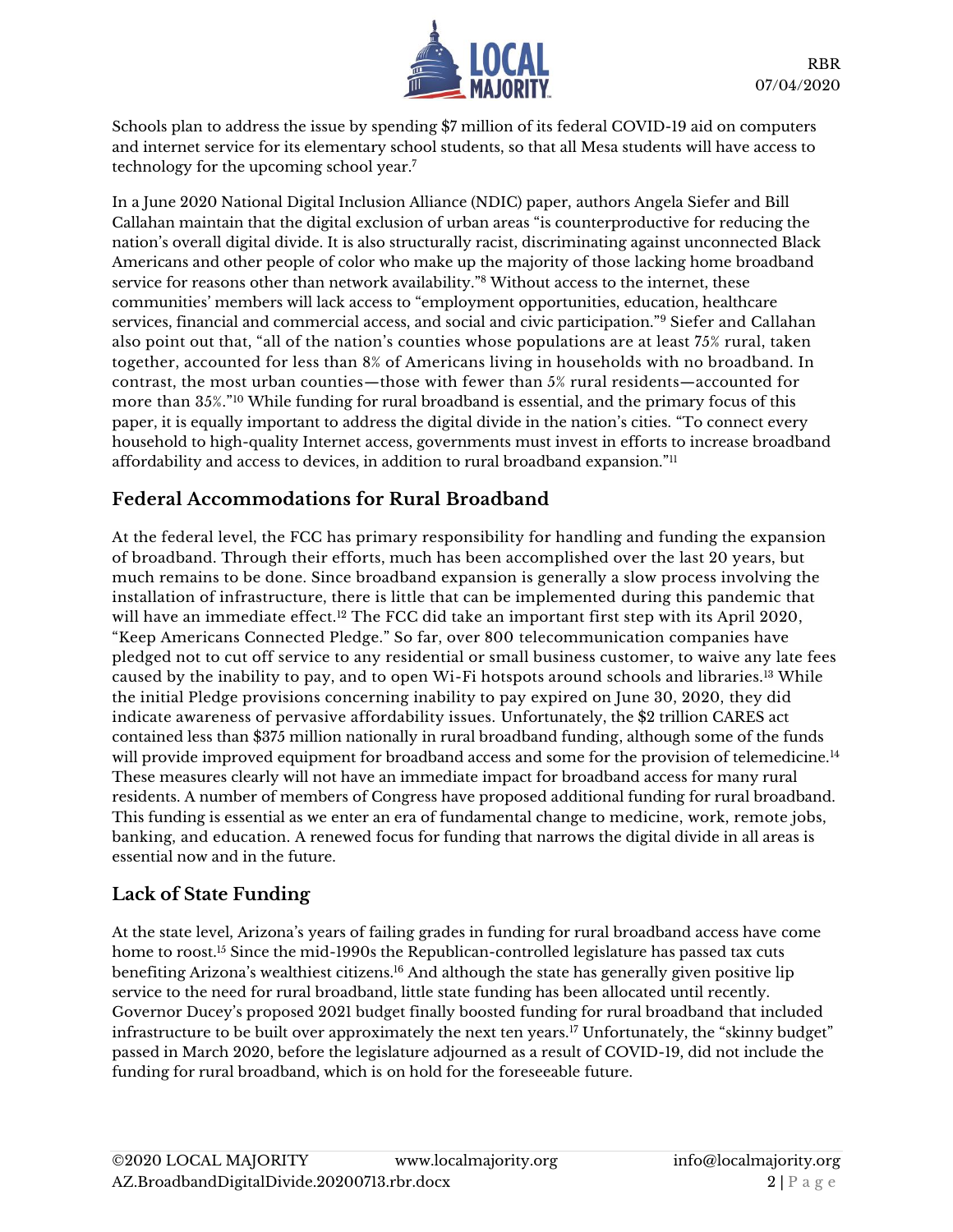

## **Status of Rural Broadband in Arizona**

What electricity did to improve rural life 100 years ago and telephone connections did 75 years ago, broadband connections could do today. However, when compared to rural residents of nearly every other state, rural Arizonans are losing out when it comes to wired broadband access.<sup>18</sup> The 2018 "Arizona Statewide Broadband Strategic Plan" indicates that "approximately 898,724 Arizona citizens—mostly in rural and tribal communities—have limited or no access to high-speed internet, creating a digital divide between communities that can or cannot participate in global opportunities for education and economy."<sup>19</sup> As of May 2020 BroadbandNow estimates that 11.3% of Arizonans (about 834,000 people) do not have access to wired broadband 25mbps or faster, putting Arizona  $36<sup>th</sup>$ on their state broadband access ranking<sup>20</sup>.



**BROADBAND INFRASTRUCTURE LEAVES RURAL ARIZONANS FAR BEHIND**

The definition of an acceptable speed for modern broadband applications has moved from 10 megabits per second (Mbps) download speed and 1 Mbps upload speed to 25 Mbps download and 3 Mbps upload.<sup>22</sup> Under this criterion, a large swath of Arizona is in the slow lane, as the above map from the 2018 Arizona Statewide Broadband Strategic Plan shows. Recognizing the critical need for broadband expansion, the plan states that "access to the information provided by broadband services is integral to education and job readiness, commerce, public safety, health care, infrastructure, research, government and just about every other facet of today's life."<sup>23</sup>

# **Federal Role in Rural Broadband Expansion**

The rate of rural adoption of broadband does not compare favorably with the historical spread of other new technologies, from electricity to telephones to smart phones. One of the major reasons for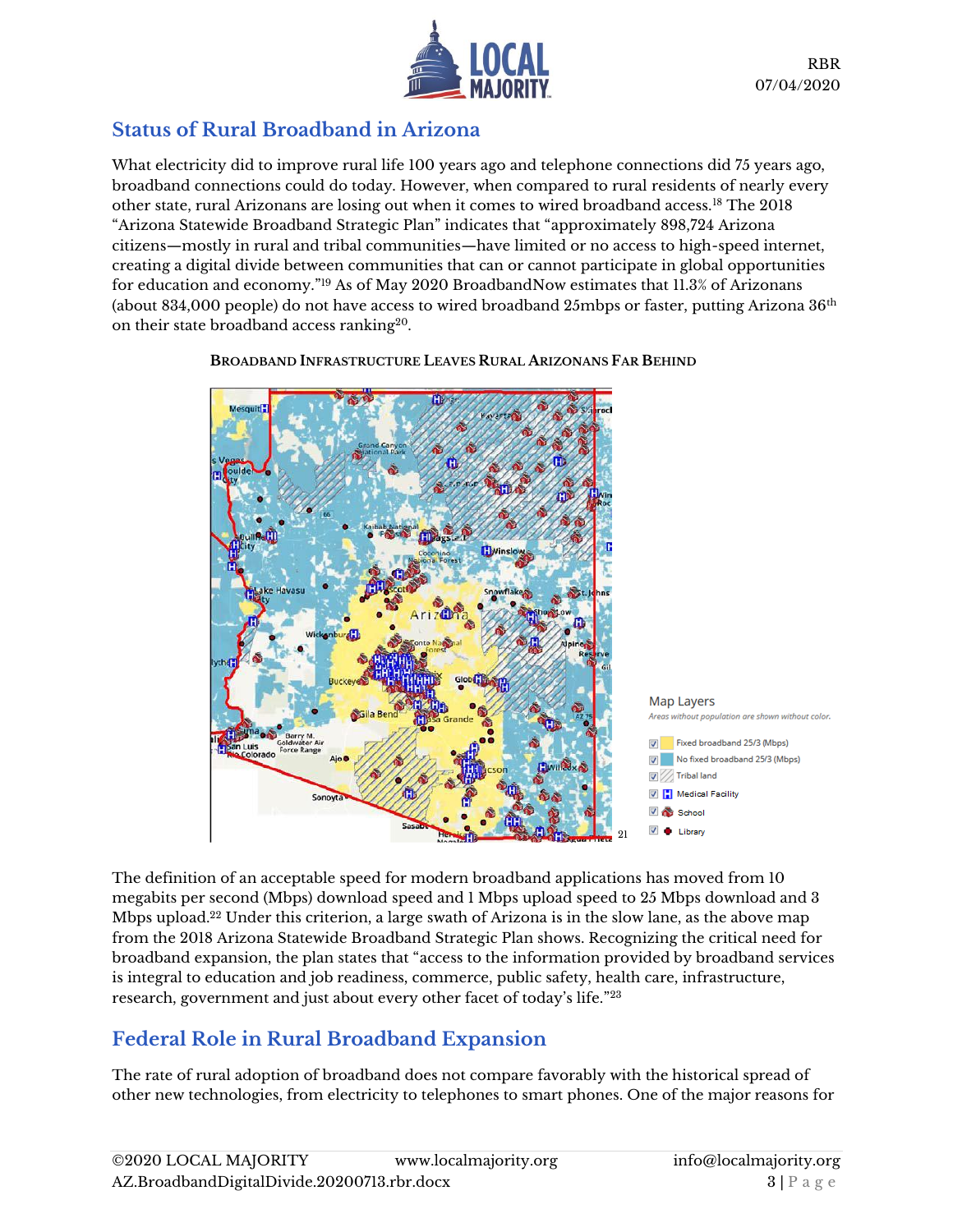

this slow rate of adoption is that federal broadband programs have favored a free market approach (see below) over the kind of homegrown alternatives that grew up with emerging technologies during the New Deal. In the 1930s and 1940s, federal laws supported smaller rural electric cooperatives and telephone co-ops.<sup>24</sup>



**BROADBAND ADOPTION LAGS BEHIND IN EMERGING TECHNOLOGIES**

 **MICROSOFT/ON THE ISSUES<sup>25</sup>**

#### **Current Federal Role**

Federal agencies like the FCC and USDA have provided billions of dollars in subsidies and grants, mainly to existing carriers to extend and improve broadband across the country. The FCC earmarks more than half of its \$8.8 billion annual budget for broadband subsidies for rural areas. The Connect America Fund (CAF), the CAF Phase II, and now the Rural Development Opportunity Fund (RDOF) form the FCC's main funding for rural broadband under its "High Cost" Program.<sup>26</sup> The CAF provided a total of \$9 billion between 2012 and 2015. <sup>27</sup> The CAF Phase II provided an additional \$1.8 billion per year, and in 2018 switched to a more equitable bidding process. The RDOF, a continuation of CAF I/CAF II, will provide another \$20.4 billion over the next ten years.<sup>28</sup> These programs are all part of the Universal Service Fund (USF) that assesses fees on telecommunication providers. The USF was originally intended to subsidize telephone service for low-income households but was expanded in the 1996 Telecommunications Act to include broadband internet access.<sup>29</sup> The USF also has three other programs:

- The Lifeline Program supporting \$1.6 billion annually in aid to low-income families
- The Rural Health Care Program with \$400 million in annual grants supporting eligible rural health care providers that qualify for reduced rates for high-speed broadband access
- The E-Rate program, with grants capped at \$3.9 billion annually, helps schools and libraries expand access to the internet and telecommunications services and obtain related equipment at affordable rates.<sup>30</sup>

Precursors to the CAF/RDOF programs include a multitude of initiatives, some of which continue to disperse broadband-related funds today. The 2009 American Recovery and Reinvestment Act (ARRA), passed after the 2008 recession, provided \$7.2 billion in loans and grants for rural broadband expansion. Two Commerce Department programs oversaw the distribution of these funds. The Agriculture Department's Rural Utilities Service (RUS), a successor to the Rural Electrification Administration, distributed an additional \$2.5 billion. And the National Telecommunications and Information Administration (NTIA) distributed \$4.7 billion mostly for building infrastructure through their Broadband Technology Opportunities Program (BTOP). <sup>31</sup> On an ongoing basis, the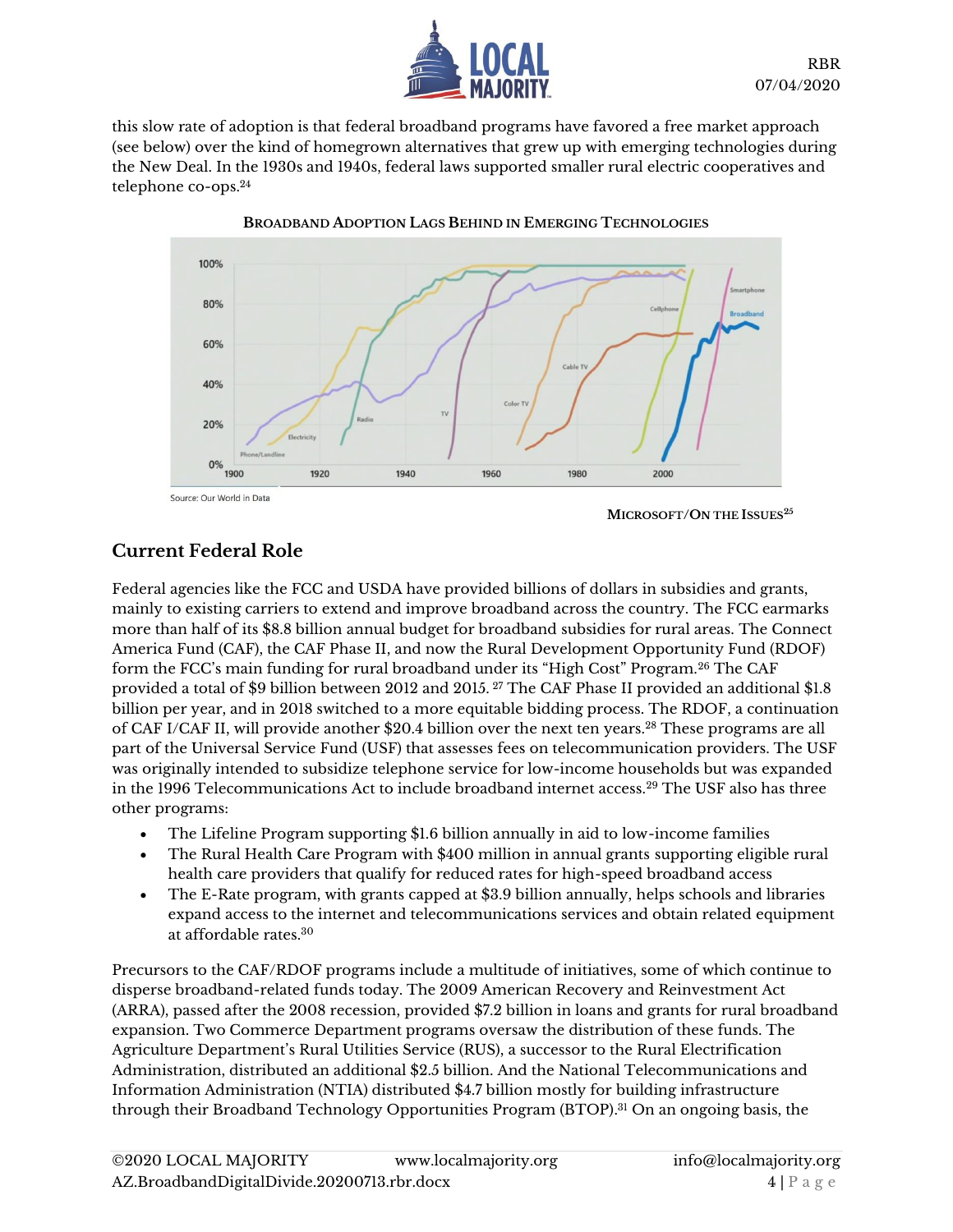

RUS gives loans and grants worth \$800 million annually, to which Congress added \$600 million in 2019 under the ReConnect Program.<sup>32</sup>

Fortunately, in June 2019, the NTIA announced the availability of a new searchable database of "50 federal broadband programs, spanning a dozen federal agencies with billions of dollars for broadband grants, loans, and other resources."<sup>33</sup> Understanding the vast number of potential funding sources for broadband is a daunting task, yet the benefits can be highly profitable for all involved in rural broadband expansion.

#### **Limitations of Free Market Approach to Funding**

As a result of the preferences for free market solutions, major for-profit telecommunication companies, whose primary focus is urban areas, receive the bulk of federal funding for rural broadband expansion. The following chart illustrates how grants from the CAF Phase II favored these large companies.

| Recipients of Connect America Fund II <sup>34</sup> |                     |                            |
|-----------------------------------------------------|---------------------|----------------------------|
| Company                                             | <b>Amount Given</b> | Total Given (over 6 years) |
|                                                     | (per year)          | $(2015 - 2020)$            |
| CenturyLink                                         | \$505,702,762       | \$3.03 billion             |
| AT&T                                                | \$427,706,650       | \$2.56 billion             |
| Cincinnati Bell                                     | \$4,449,130         | \$26,694,780               |
| Consolidated Communications                         | \$13,922,480        | \$83,534,880               |
| <b>Fairpoint Communications</b>                     | \$37,430,669        | \$224,584,014              |
| Hawaiian Telecom Inc.                               | \$4,424,319         | \$26,545,914               |
| Micronesian Telecom                                 | \$2,627,177         | \$15,762,702               |
| Verizon                                             | \$48,554,986        | \$291,329,916              |
| Windstream                                          | \$174,895,478       | \$1.04billion              |
| <b>TOTALS</b>                                       | \$1,500,895,507     | \$7,318,282,218            |

Unfortunately, the high cost of installing wired broadband into rural areas and the low prospects for revenues have often resulted in internet access with slow variable speeds and intermittent reliability delivered over existing telephone wires (DSL), causing ongoing problems before and during the current pandemic. 35

Compounding the slow access and reliability problems, according to independent estimates of the FCC data by companies such as BroadbandNow and Microsoft, prior to 2019, the major for-profit telecommunication providers overestimated the actual extent of service.36,37 This was primarily due to the FCC's rule that if one part of a census block was covered or could be easily covered by broadband for little additional cost, then the whole block was counted as covered.<sup>38</sup> According to a PBS News Hour report, "On one end, the FCC says that more than 24 million people lack access to broadband at home. On the other, a study by Microsoft found that 162.8 million Americans don't use the internet at broadband speeds."<sup>39</sup> Fortunately, the FCC voted in 2019 to require service providers such as Comcast and Verizon to provide more precise information about their coverage.<sup>40</sup>

### **Arizona Legislative Success at National Level**

U.S. Democratic Congressman Tom O'Halleran (AZ-01) has been working on rural broadband legislation for years. In March 2020, President Trump signed S. 1822, the *Broadband Deployment*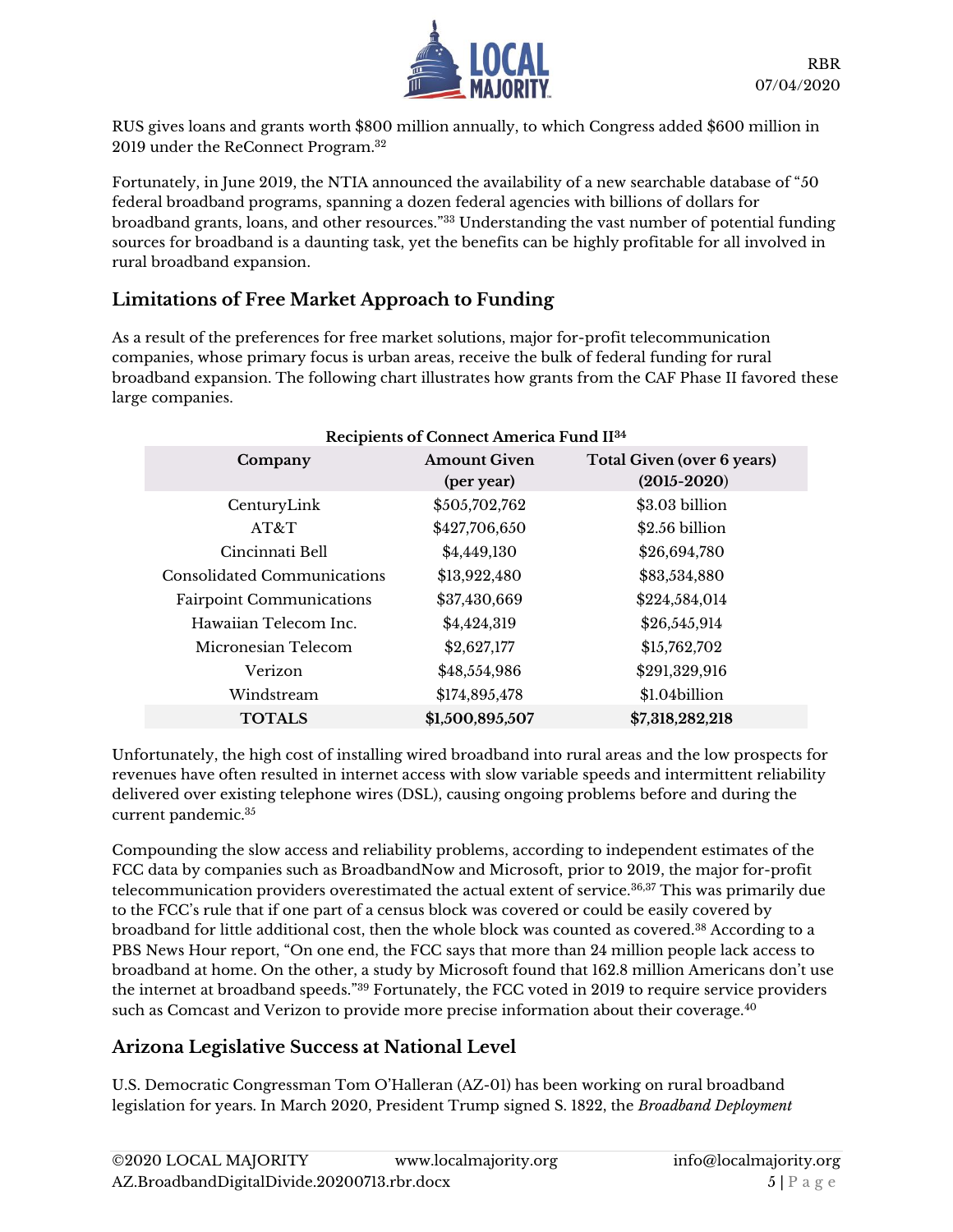

*Accuracy and Technological Availability (DATA) Act*, mirroring a bill that Representative O'Halleran introduced in 2019. <sup>41</sup> The legislation will "update the national broadband map and ensure that the Federal Communications Commission (FCC) is collecting accurate coverage data and allocating robust infrastructure funds to the rural, tribal, and underserved areas that need them most." Trump concurrently signed S. 893, "O'Halleran's *Secure 5G and Beyond Act*, which requires the development of a national strategy to protect the security of 5G and future telecommunications systems in the United States and among U.S. allies."<sup>42</sup>

While it is essential to have Arizona leadership taking on broadband access, it is also painfully clear in this jumble of acronyms—and in light of the current pandemic—that there is a need to coalesce around a national broadband plan overseen by a single governmental agency. Such an agency would be singularly able to oversee the creation of an accurate coverage map, coordinate federal funding streams, and remedy the model that subsidizes large telecommunication companies at the expense of others. 43

## **Issues Affecting Rural Broadband Development**

#### **Background: Terminology and Technology**

The following two terms are commonly encountered in the discussion of internet broadband: <sup>44</sup>

- **Bandwidth**: the maximum capacity of data transfer for an internet connection. The realized speed may often be less due to congestion or other factors.
- **Latency**: The amount of time it takes for a signal to travel to its destination and back and is largely dependent on distance traveled.<sup>45</sup> It is often referred to as lag.

In addition, in order to understand what makes some rural broadband offerings reliable and others hit or miss, it helps to be familiar with some of the existing technologies.

- **Wired Connections:** Internet connections carried over wires—whether cable television wires or advanced high-speed fiber wires—provide the most reliable signals but normally incur a hefty upfront cost to install. Fiber optic networks are the gold standard, having a lot of capacity for future upgrades. For example, if an application requires guaranteed uninterrupted 24/7 service, then the only real choice is a wired connection.
- **Fixed Wireless:** Some providers use fixed wireless, which requires a device on the home that is often placed on the roof or the side of house. This device can receive a signal and provide broadband speeds, but since it is "line-of-sight," it is affected by local terrain, trees, and even weather.<sup>46</sup>
- Mixed: In order to deploy broadband capacity rapidly in rural areas, some networks use a mix of fiber optics and fixed wireless as a stopgap during the years it takes to get fiber across a wide area.
- **Cellular:** Over-the-air mobile broadband connections via cell phone networks, often the only means of accessing the internet for rural population, have data caps and can get bogged down as more people sign on. It has iffy reception in rural areas if the cell towers are distant and the data plans can be quite expensive. **5G** is the fifth generation of cellular networks that started being deployed in 2019. It is potentially 20 times faster than current **4G**. 47
- **Satellite:** Another remote option is satellite-based broadband. It can be expensive, typically has long latency times, making it unsuitable for telecommunication applications, and has restrictive data caps as well.<sup>48</sup>
- **TV Spectrum:** This technology takes advantage of television spectrum between commercial channels called "white space" to deliver broadband internet to rural homes and businesses.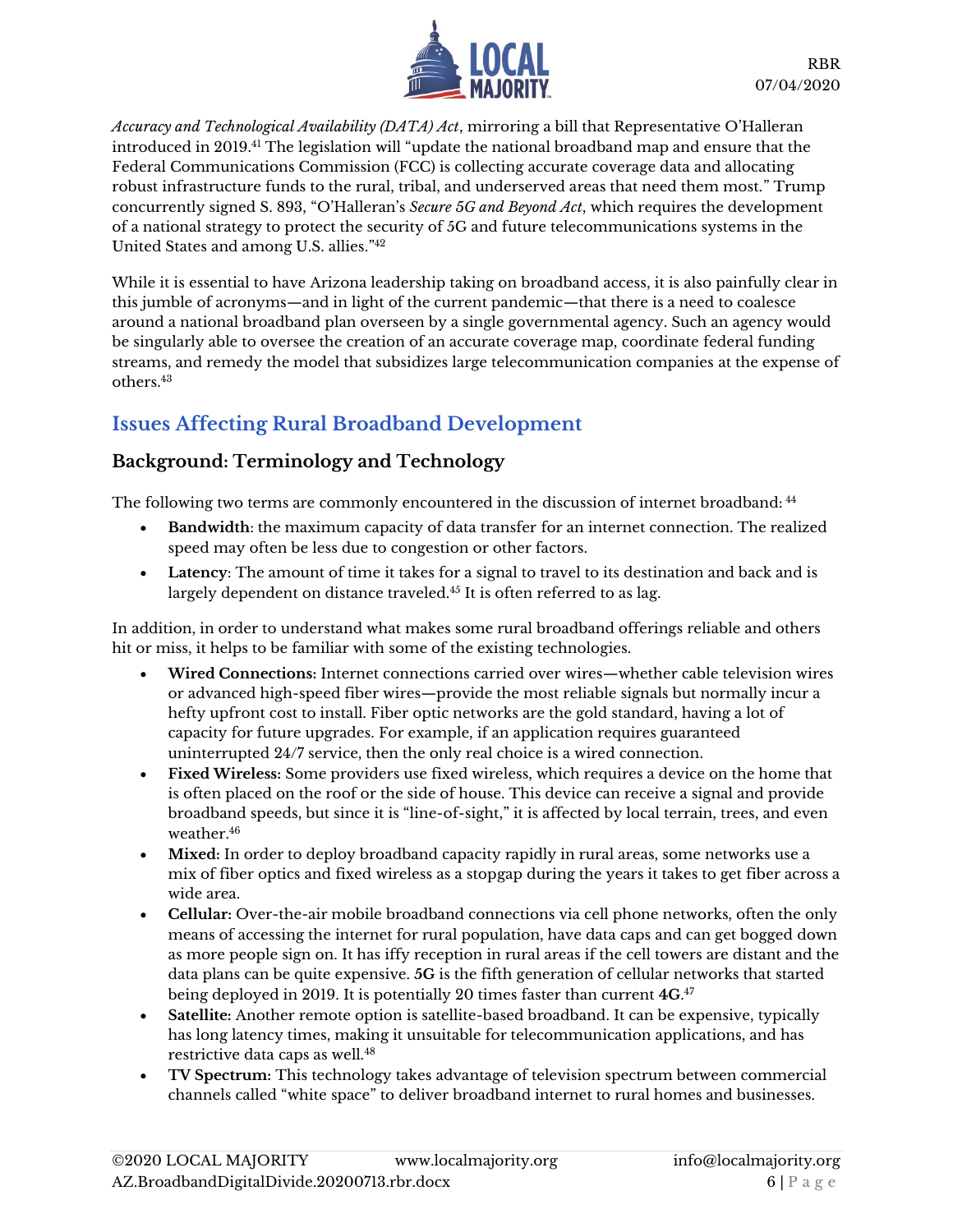

Using this part of the spectrum has the advantage that it can be received inside buildings and has often been called super Wi-Fi.<sup>49</sup>

• **Legacy Wired:** Finally, DSL, a legacy technology provided over telephone wires, has limited speed and bandwidth which decreases rapidly with the distance from a base station and is unsuitable for modern needs.



The above diagram comes from an excellent short [video tutorial on broadband fundamentals.](https://youtu.be/RHuur8qiL5Q)

#### **Alternate Models of Development**

As stated above, the basic problem hampering rural service is that the largest telephone companies, which have often received federal subsidies to improve rural access, have little incentive to invest significantly in communities where customers are widely dispersed. Haphazard broadband deployment is a classic market failure.<sup>51</sup> This puts a burden on states and localities to find creative solutions, whether through go-it-alone municipal efforts, or existing rural electric or telephone cooperatives, or private-public partnerships. Often these municipally created networks can offer better technology and are cheaper and faster than what major companies provide in rural neighborhoods.<sup>52</sup>

The local governments that have built municipal broadband systems have often started with an institutional network. Fiber is connected to anchor institutions–the library, the fire department, the hospital, for instance. Some communities then extend that network to businesses and/or residents with fiber. Others install nearby towers to connect the end users. The Institute for Local Self-Reliance, a promoter of municipal efforts, reports that over 750 American communities have built their own internet networks, including 55 municipal networks using a fiber-to-the-home network through which they serve 108 communities. Another 76 communities now offer access to a locally owned cable network touching most of the community. As of January 2018, rural electrical cooperatives serve more than 258 communities.<sup>53</sup>

Since 2017, Microsoft has focused on TV white space as it funds and expands rural broadband service in its Microsoft Airband Initiative program with the ambitious goal of eliminating the rural broadband gap by July 4, 2022.<sup>54</sup> In many cases, Microsoft itself builds transmission towers connected to local internet providers that typically transmit about ten miles from the tower.<sup>55</sup> As of March 2020, Microsoft had reached 633,000 people in rural areas in 25 states, even working with tribal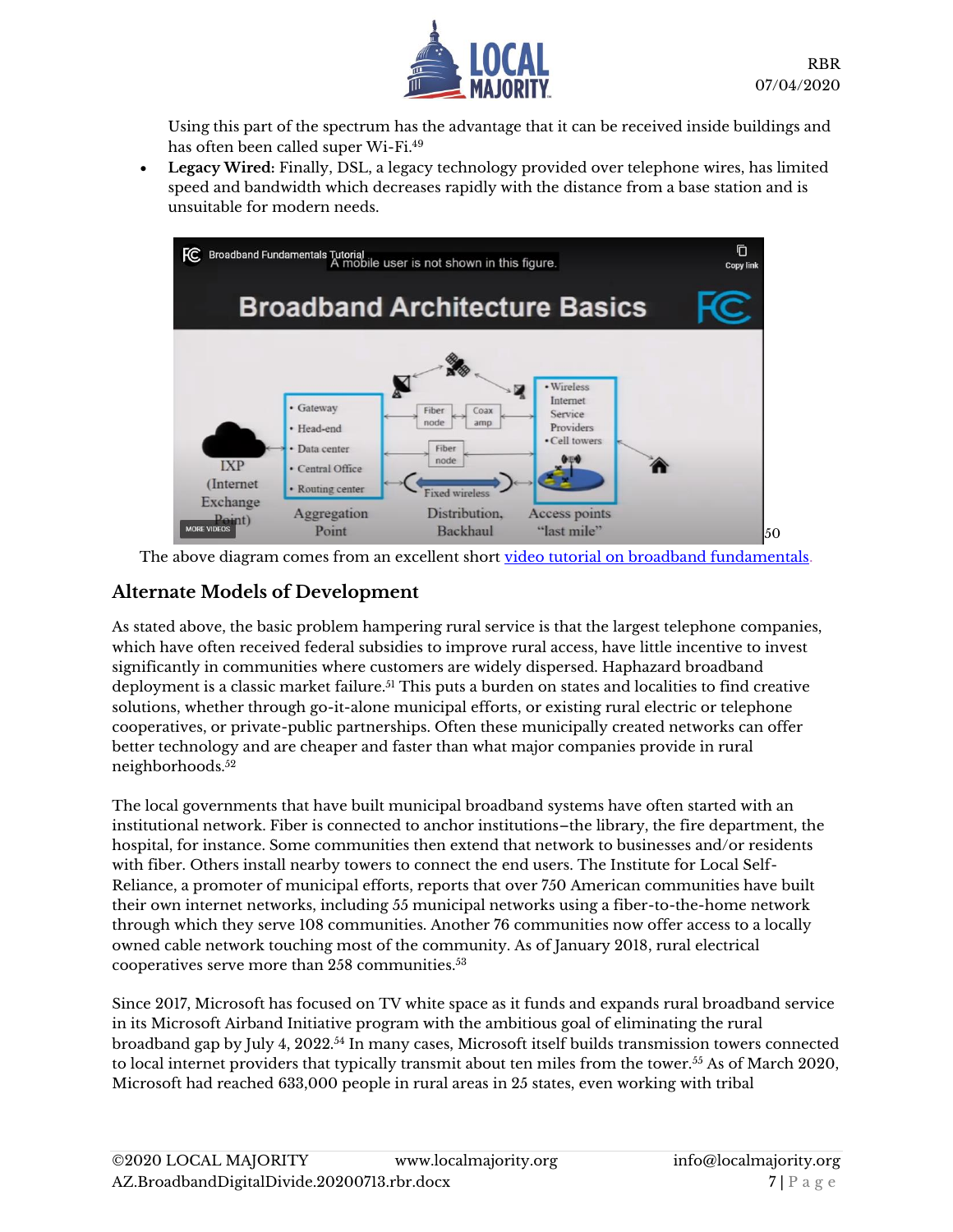

communities.<sup>56</sup> Arizona was selected for a pilot project in 2017, but it is still in its initial stages and has not progressed to commercial partnerships status.

## **Broadband Policy in Arizona**

Arizona has long been a proponent of rural broadband expansion but has not always provided sufficient funding. In 2009 the Arizona Broadband Advisory Committee (ABAC) was formed to provide expertise and advice to the governor's office on broadband grant applications. ABAC, which still exists today, consists of representatives from ten different state agencies with the Government Information Technology Agency (now the Arizona Strategic Enterprise Technology, a division of Arizona Department of Administration). This group produced an extensive analysis of internet needs, entitled, "Arizona's Strategic Plan for Digital Capacity" which was, unfortunately, never adopted. The plan included strategic goals and recommendations that would leverage broadband connectivity to "transform education, healthcare, and research, improve public safety and government operations, create major new opportunities for business and employment, reduce energy consumption and protect the environment, and enable a long-term future of sustainable economic development."<sup>57</sup> This demonstrates the level of Arizona's progressive thinking about rural broadband expansion in 2012 that, unfortunately, went nowhere.<sup>58</sup>

A byproduct of this effort was Arizona's first and only dedicated rural broadband legislation, the 2012 "Digital Highways" Bill (SB1402).<sup>59</sup> At the recommendation of the U.S. Department of Transportation,<sup>60</sup> the bill expanded the Arizona Department of Transportation's (ADOT) management of "right of way" to include transportation of information. This expansion gave private sector providers access to the state highways for broadband infrastructure. Additionally, the law established a Digital Arizona Council, which was subsequently dissolved when funding was cut.<sup>61</sup> The law still stands but had little impact until recently (see Ducey 2020 budget proposal below).

In 2017, the Arizona Department of Administration (ADOA), working with a private corporation, Mission Critical Partners, LLC (MCP), and a number of other state agencies, held focus groups covering Arizona's rural broadband issues. Broadband providers attended one of the meetings, while relevant stakeholders in rural cities across the state attended the other five meetings. To no one's surprise, the focus groups' grading of the current conditions ranged from "C" to "D-" with an average grade of "D." An essential conclusion was that Arizona needed "a clearly defined state-level owner/office responsible for coordinating between local public stakeholders representing education, public safety, health care, individual citizens, elected officials, economic development entities, and private broadband providers."<sup>62</sup>

The result of these focus group meetings led to the development of the Arizona Statewide Broadband Strategic Plan of February 2018. The plan laid out goals and initiatives to help organizations and other entities achieve accessible and affordable broadband. It also focused on pursuing strategically governed and implemented broadband expansion. The Arizona Commerce Authority (ACA) subsequently established the Arizona Broadband Office that has taken over this oversight function. The strategic plan remains as the framework for rural broadband expansion, but much remains to be done in its implementation.<sup>63</sup>

## **Broadband Funding in Arizona**

Until recent years, rural communities in Arizona have been getting broadband access in fits and starts. From 2011 to 2013, the Navajo Tribal Utility Authority received over \$32 million from the 2009 ARRA funds that installed over 550 miles of middle mile fiber in a joint Arizona and New Mexico project.<sup>64</sup> The states put up \$18 million in required matching funds.<sup>65</sup> The NTIA also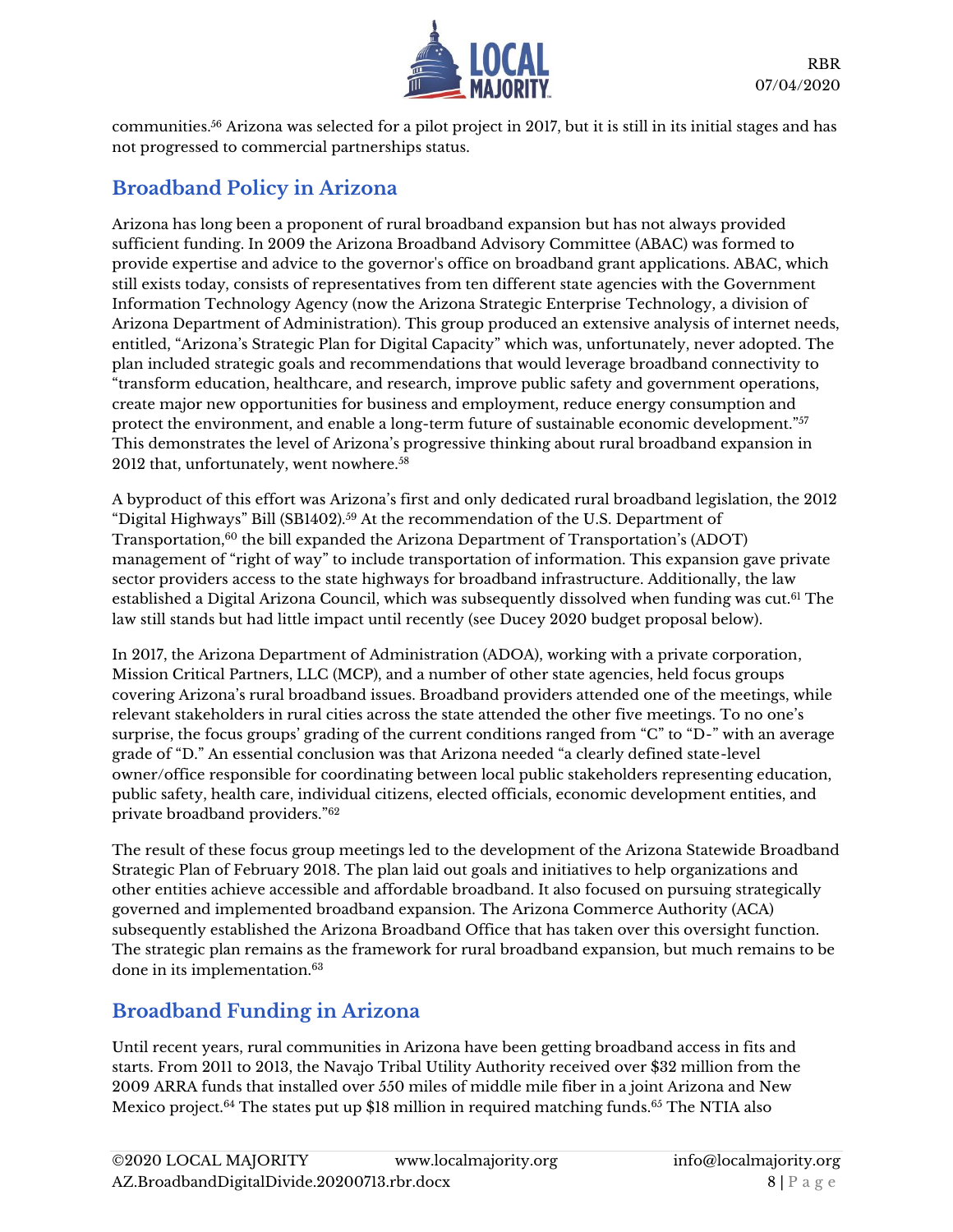

provided funding for tribal broadband infrastructure through the BTOP program, and another of over \$39 million through GovNet for microwave infrastructure across the state. $^{66,67}$ 

Arizona has used the federal E-Rate program for many years. Although not all funding has gone towards rural broadband expansion, a large part has. As of 2017, "the E-Rate program in Arizona has assisted 3.2 million students, improved the infrastructure of 2,229 buildings, and benefitted 545 schools. The state has improved from procuring just 33 percent of its requested E-Rate funds in 2008 to obtaining roughly 90 percent of its funding requests now, allowing technology to reach more Arizona students than ever before."<sup>68</sup> In order to expand funding from the annual \$3.9 billion E-Rate program, Governor Doug Ducey, in conjunction with the Arizona Corporation Commission (ACC), organized the 2017 Arizona Broadband Initiative for education. In March 2017 the Arizona Universal Service Fund (AUSF) adjusted its rules and pledged \$8 million for the initiative.69,70 In April 2017 the legislature approved an additional \$3 million for the 2018 budget for a total of \$11 million for the 2017 - 2019 fiscal years.<sup>71</sup> In total, the initiative has supported "building high speed connectivity for over 220,000 students and 2 million residents across 14 counties. Seven out of the 14 counties formed consortia to leverage economies of scale in their broadband planning and will serve hundreds of sites throughout their respective counties."<sup>72</sup>

In 2019, the state finally increased its commitment to rural broadband development. On September 19, 2019, the Arizona Broadband Office announced the Arizona Rural Broadband Development Grant (ARBDG) of \$3M for the 2020 budget<sup>73</sup> for rural broadband development.<sup>74</sup> In January 2020 the awardees were announced. Three projects capped at \$1 million each were awarded to the following companies:

- "S**parklight**, formerly known as Cable One, will provide fiber to approximately 400 business customers in Payson, Star Valley, and Tonto Apache Tribe that has symmetrical service up to 2 Gbps.
- **Mohave Electric Coop** will provide high-speed broadband service at speeds up to 10 Gbps symmetrical to its 35,000 members. The project will serve Bullhead City, Fort Mohave, and Mohave Valley.
- **Commnet** Wireless will create a new fiber-optic middle mile to Page to serve 310 small businesses and 1,066 households within the area."<sup>75</sup>

In addition to the above, Arizona has many other resources for state and private funding of rural broadband expansion. The Fiber Broadband Association has put together lists of resources on a stateby-state basis that show a broad range of opportunities and give guidance for how to pursue them.<sup>76</sup>

In January 2020 Governor Ducey announced an even greater expansion of broadband funding in his proposed 2021 budget<sup>77,78</sup> The proposal consisted of two major components. The first is to increase the ARBDG to \$10 million, more than triple its 2020 size.<sup>79</sup> The second is to invest \$50 million in the Smart Highways Corridor for broadband conduits and fiber optical cable along highways that can then serve broadband expansion to future rural and tribal areas<sup>80,81</sup> This is the first significant funding that takes advantage of the 2012 "Digital Highways" Bill.<sup>82</sup> The designated highways include Interstate 17 between Sunset Point and Flagstaff, Interstate 19 between Tucson and Nogales, and Interstate 40 between the Arizona-New Mexico and the Arizona-California borders.<sup>83</sup> Unfortunately, this proposed increased funding is only a drop in the bucket and falls far short of meeting the needs of rural areas.<sup>84</sup> As stated earlier, the funding was not in the "skinny budget" passed by the Arizona Legislature in March 2020, and it is uncertain whether it will be considered if and when the legislature reconvenes in special sessions over the summer.

#### **Community-Based Programs**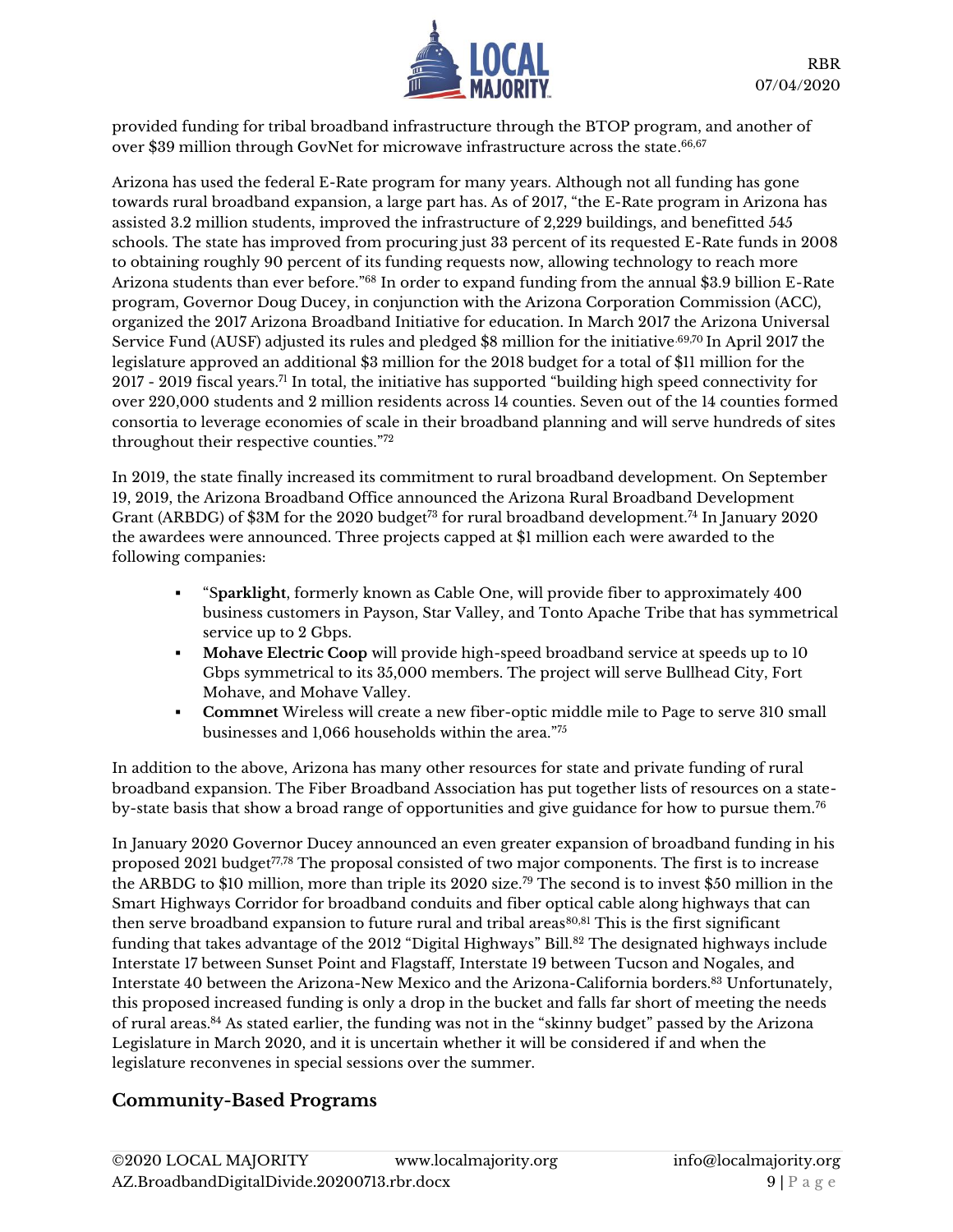

In 2010, Arizona took advantage of a community-based model for internet. The Tohono O'odham Nation received "\$7.1 million through grants and loans to improve internet access as part of the American Recovery and Reinvestment Act."<sup>85</sup> This is another case where a local utility is providing internet to the community but, unfortunately, only at DSL speed which is too slow for modern applications.<sup>86</sup> A look at the Community Network Map shows Arizona lagging far behind.



The Mohave project, awarded an ARBDG grant in 2019 as described previously, is unique in Arizona because it is the state's first cooperative-based broadband program.<sup>88</sup> Utility cooperatives, similarly, were instrumental in solving problems with rural electrical and telephone infrastructure expansion nearly a century ago, as shown in the Broadband Adoption chart on page 3 above. Other states have definitely made greater use of this model in expanding broadband to rural areas, and it is one that could be promising if expanded in Arizona.

Unfortunately, the above efforts are the only two community-based broadband projects that do not rely on networks owned by large telecommunication businesses.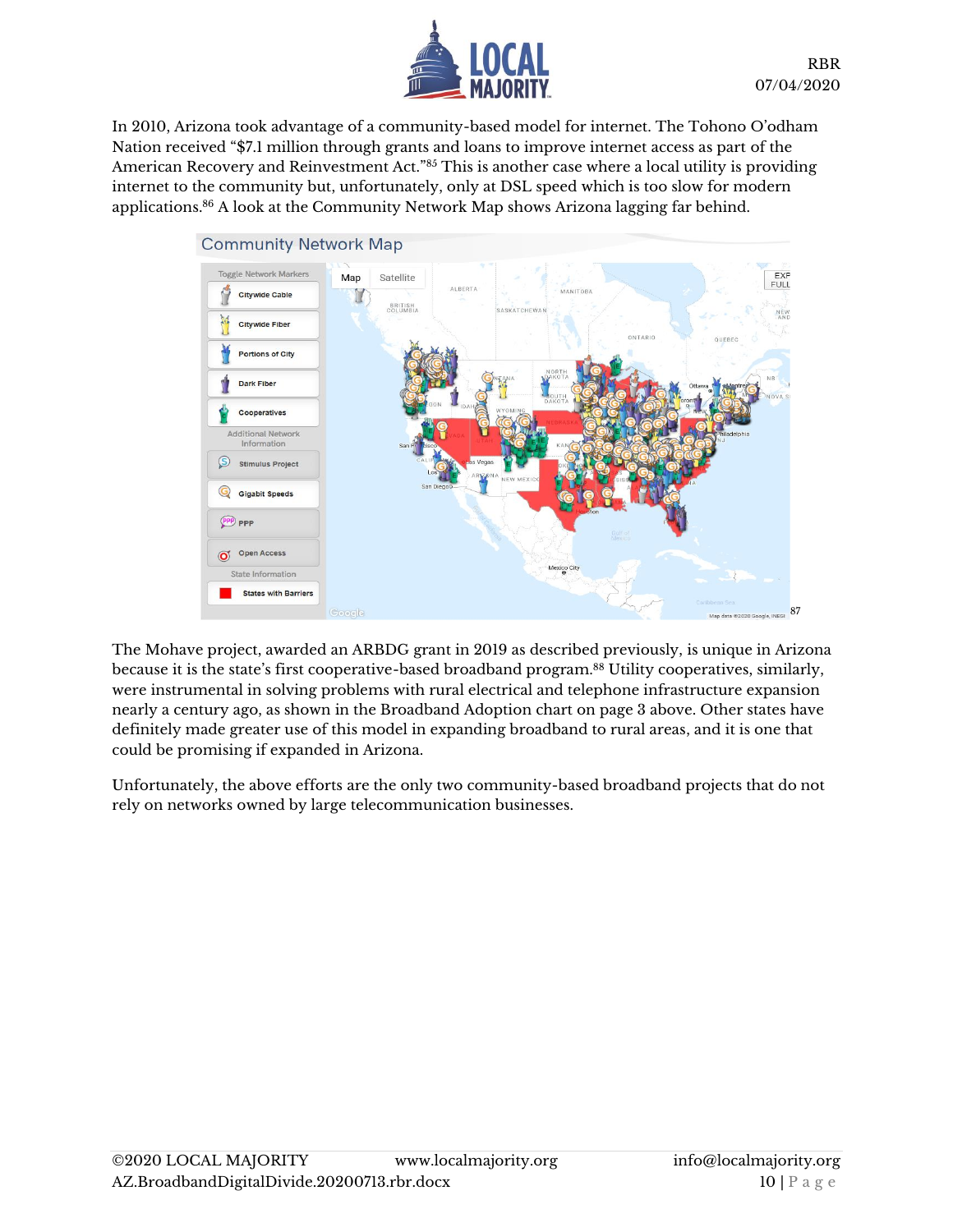



# **Broadband on Tribal Lands in Arizona**

The need for broadband access on tribal lands is greater than ever during the current pandemic. According to U.S. census data estimates, however, only about one in three of the households on tribal lands in Arizona have a broadband internet subscription.<sup>90</sup> An Arizona State University (ASU) study, published in the fall of 2019 entitled, "Tribal Technology Assessment," found that

"Residents on tribal lands are predominantly using smart phones to access the internet, while many are also accessing it through public Wi-Fi or at a friend/relative's house. However, the data should not be interpreted or used to defend 'mobile only' as the singular solution to providing internet service. In this study 50% of respondents stated that their internet use was limited because they did not have enough data in their cell phone plan."<sup>91</sup>

Access to broadband would open up opportunities for residents on tribal lands that most Americans take for granted. In addition, due to the remoteness of their situation, access to broadband "can mean so much more in tribal areas. On reservations with a high rate of doctor turnover, it can mean uninterrupted time with an online therapist or a video chat with a doctor. For students, it might mean access to different educational resources and for small businesses, a strong network could help put them on the map."<sup>92</sup> As the COVID-19 pandemic has shown, learning and medicine can indeed be conducted remotely if necessary, but only if adequate broadband is available.

Like all rural broadband, the expansion of tribal broadband infrastructure has been significantly underfunded, coming in a scattershot pattern in fits and starts. The federal government has funded the majority of the larger projects. The national programs, applied to Arizona mainly through the E-Rate program, have been well intentioned, but have hardly met tribal needs. In addition, Arizona's Republican-controlled legislature has allocated only a small portion of funding to tribal broadband expansion at a rate of a few tens of millions of dollars here and there. While in some instances, private investors have provided funding, a large share of the burden has fallen on the tribal nations themselves.93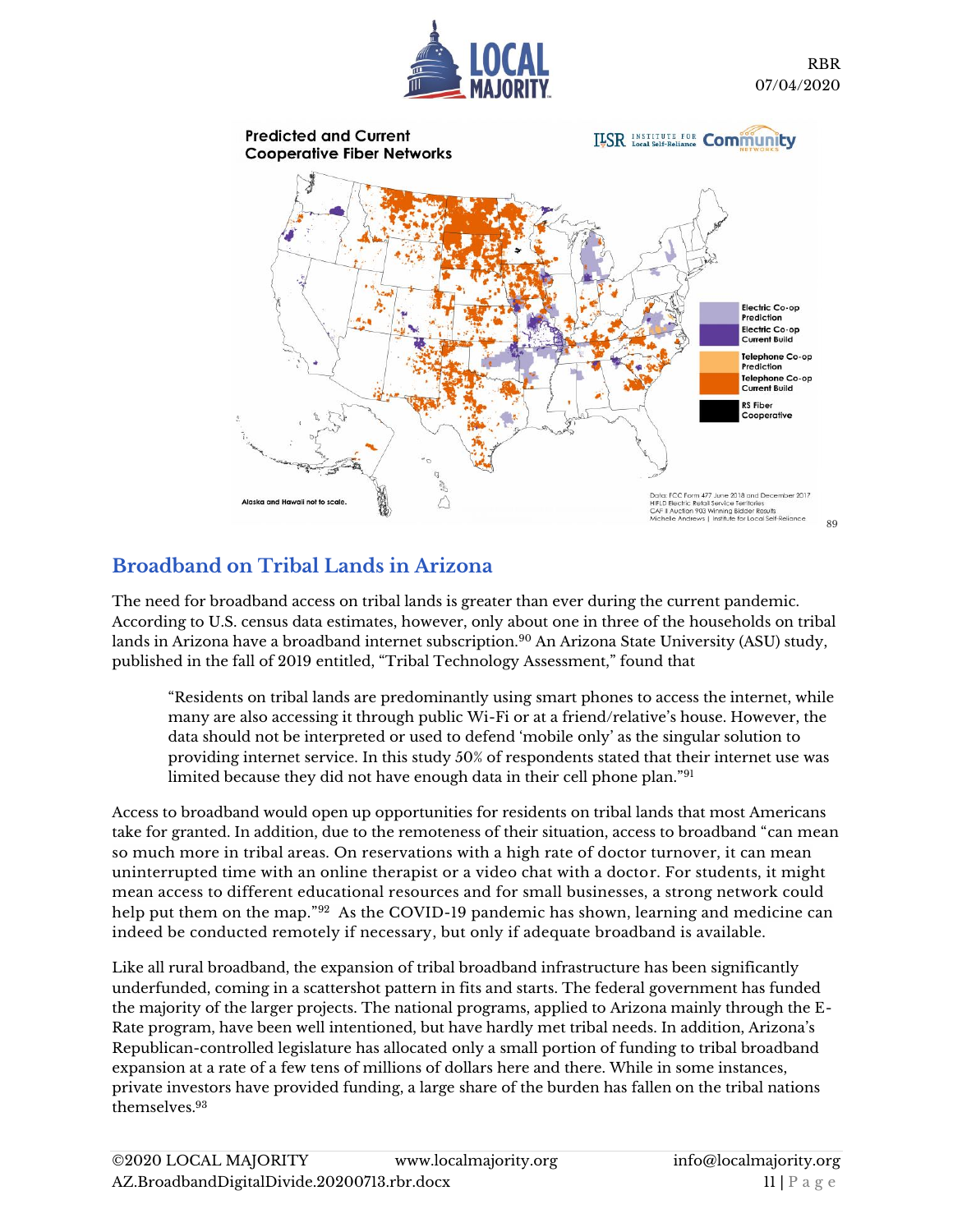

The push to expand coverage in tribal lands has increased in the last few years, but according to the FCC, there will not be a measurable effect for many years to come.<sup>94</sup> In June 2019, for example, the FCC allocated \$20M that will take the next 10 years to bring broadband to only 5000 homes and businesses in the Navajo Nation areas of northern Arizona.<sup>95</sup>

This federal neglect of the Native population's needs has not gone unnoted. Highlighting the blatant deficiency,

"The Government Accountability Office (GAO) has repeatedly admonished the Federal Communications Commission (FCC) for making radio waves called spectrum (a natural resource) and other telecommunications necessities almost completely inaccessible to tribal nations. In 2018, the GAO said the FCC 'has done little to promote and support tribes' access to radio frequency spectrum that can be used for such wireless service.'"<sup>96</sup>

Finally, in February 2020, the FCC allowed tribes in selected areas of the country the exclusive right to bid on acquiring access to available broadband spectrum over their lands.<sup>97</sup> This opportunity will be available to most tribal lands in Arizona.<sup>98</sup> Unfortunately, the tribes must apply before August 2020, and they will have to build their own towers and antennas. In addition, much of any available federal funding for these costly projects comes in the form of loans, which would be exceedingly difficult for the low-income tribal communities to repay.

These are but a few examples of how funding for broadband expansion in Arizona has often been too little, too late. So much has been promised for rural broadband for so many years with so few results, one can only hope that emerging technologies and the painful lessons learned from the COVID-19 pandemic will pave the way for the drastic improvements required.

## **Emerging Technologies**

Currently, there are two emerging technologies which will have an immensely positive impact on rural areas—assuming they are fully implemented.

#### **5G Upgrade to Mobile Broadband Technology**

This technology promises to make over 1.0 gigabits per second (Gbps) data rates available in urban areas—a vastly expanded capability over that currently available. Early assessments in 2017 were skeptical that the technology would be the answer for rural broadband needs, in large part because of its limited range, making it more suitable for urban settings.<sup>99</sup> However, the technology has evolved considerably since that time. The expansion of 4G LTE mobile using a mix of high frequency radio channel technology has allowed broadband to penetrate into rural areas and forms the basis for 5G upgrading.<sup>100</sup> T-Mobile in its recent merger with Sprint is promising to accomplish this rollout using Sprint's existing rural cell networks with T-Mobile's  $5G$  technology. $^{101}$ 

On the federal side, in April 2020 the FCC proposed a \$9 billion *5G Fund for Rural America* based on funds from the USF over the next ten years. 102,103 About \$1 billion would be allocated to farms and ranches to facilitate the support for precision agriculture.<sup>104</sup> At this time, the FCC commission is seeking comments on the proposal. However, issues around the reliability of 4G LTE coverage maps submitted by mobile carriers might delay the initial bidding for contracts until 2023.<sup>105</sup> The bottom line is that the possibility of 5G technology providing upgraded rural broadband is promising, but will most likely not happen in the near future.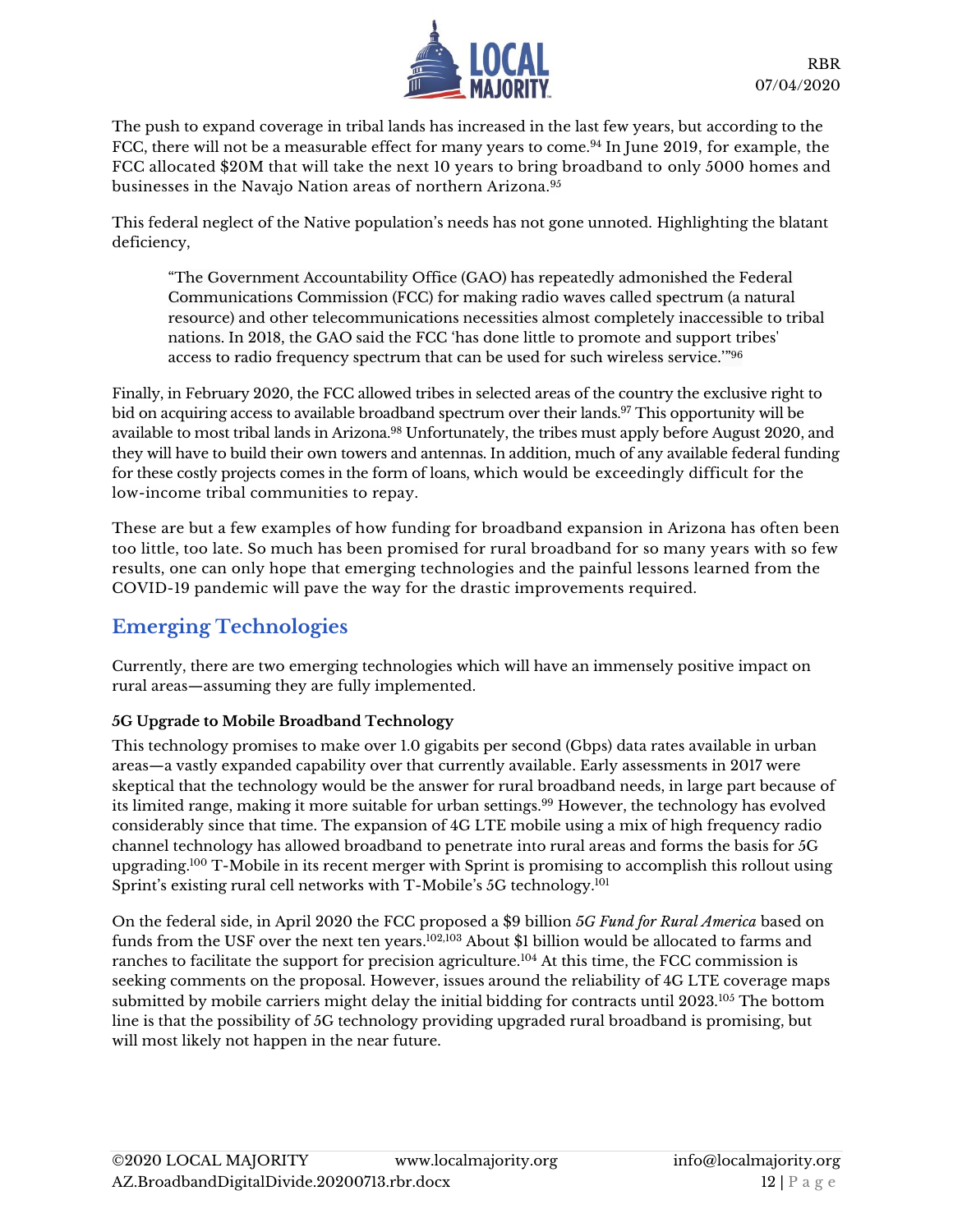

#### **Low Earth Orbit (LEO) Satellite Constellations**

This technology can provide internet at high speed and low latency (lag time). Satellites already provide internet to rural America,<sup>106,107</sup> but can be expensive and suffer from longer latencies that make it impractical for modern applications like remote telemedicine, video conferencing, or games.<sup>108</sup> The most ambitious LEO project is the StarLink system being rolled out by Elon Musk's SpaceX Company, which has the advantage of high speed and low latency.<sup>109</sup> As of June 2020 SpaceX has launched 540 of its 600-pound desk-sized satellites, out of an ultimate potential of 42,000 satellites, and has started asking for beta testers.<sup>110</sup> Current projected plans are for initial availability in Canada and North America by late 2020 and ultimately throughout the world. Pizza box-sized receivers, costing around \$100 to \$300, would be placed outdoors, providing high speed broadband internet access for an estimated \$80 per month.<sup>111</sup> Ultimately, various business models can be used to allow connection sharing in order to reduce the individual user's cost still further. If StarLink meets its stated goals, and if it can be subsidized by federal or state funds, it is currently one of the most promising options for providing rural broadband access by early 2021. OneWeb and Amazon's "Project Kuiper" are other LEO projects currently under development.

## **Narrowing the Urban-Rural Economic Divide**

For the first time in 100 years—when the nation was literally illuminated as the  $20<sup>th</sup>$  century emerged—technology is available with the potential to narrow the urban-rural economic divide across the country. In today's global economy and especially during the current pandemic, access to broadband is essential. Unfortunately, inconsistent and insufficient funding, failure to adopt community based service providers, and incomplete implementation of a comprehensive rural broadband plan have left many of Arizona's poorest citizens without remote access to education, health care, jobs, goods, and services. Should Arizona's legislators fail to ensure the availability of broadband technology to *all* of their constituents, they will perpetuate the persistent gap between early-adopters and their lower-income and rural peers, as ever-newer, ever-faster technology becomes available; available, that is, to *most* of the people in a country that claims to lead the world in technical innovation.

<sup>1</sup> <https://www.cnn.com/2020/04/29/us/rural-broadband-access-coronavirus-trnd/index.html>

<sup>2</sup> [https://www.azcentral.com/story/opinion/op-ed/joannaallhands/2020/04/09/arizona-not-solve-its-digital](https://www.azcentral.com/story/opinion/op-ed/joannaallhands/2020/04/09/arizona-not-solve-its-digital-divide-dont-give-up/2965336001/)[divide-dont-give-up/2965336001/](https://www.azcentral.com/story/opinion/op-ed/joannaallhands/2020/04/09/arizona-not-solve-its-digital-divide-dont-give-up/2965336001/)

<sup>3</sup> <https://www.washingtonpost.com/climate-environment/2020/04/04/native-american-coronavirus/>

<sup>4</sup> [https://www.azcentral.com/story/opinion/op-ed/2020/05/09/arizona-tribal-lands-need-broadband-access](https://www.azcentral.com/story/opinion/op-ed/2020/05/09/arizona-tribal-lands-need-broadband-access-help-fight-covid-19/5177693002/)[help-fight-covid-19/5177693002/](https://www.azcentral.com/story/opinion/op-ed/2020/05/09/arizona-tribal-lands-need-broadband-access-help-fight-covid-19/5177693002/)

<sup>5</sup> <https://www.cnn.com/2020/05/18/us/navajo-nation-infection-rate-trnd/index.html>

<sup>6</sup> [https://www.muninetworks.org/content/new-paper-reveals-systemic-racism-rural-only-government](https://www.muninetworks.org/content/new-paper-reveals-systemic-racism-rural-only-government-broadband-programs)[broadband-programs](https://www.muninetworks.org/content/new-paper-reveals-systemic-racism-rural-only-government-broadband-programs)

<sup>7</sup> https://www.azcentral.com/story/news/local/mesa-education/2020/06/12/mesa-schools-city-partner-bringcomputers-all-k-6-students/5329547002/?utm\_source=azcentral-

Coronavirus%20Watch&utm\_medium=email&utm\_campaign=baseline\_greeting&utm\_term=newsletter\_greetin g

 $^8$  <https://www.digitalinclusion.org/digital-divide-and-systemic-racism/>  $\,$ 

<sup>9</sup> <https://www.digitalinclusion.org/digital-divide-and-systemic-racism/>

<sup>10</sup> <https://www.digitalinclusion.org/digital-divide-and-systemic-racism/>

<sup>11</sup> [https://www.muninetworks.org/content/new-paper-reveals-systemic-racism-rural-only-government](https://www.muninetworks.org/content/new-paper-reveals-systemic-racism-rural-only-government-broadband-programs)[broadband-programs](https://www.muninetworks.org/content/new-paper-reveals-systemic-racism-rural-only-government-broadband-programs)

<sup>12</sup> [https://dailyyonder.com/covid-19-and-rural-broadband-progress-problems-and-a-long-way-to](https://dailyyonder.com/covid-19-and-rural-broadband-progress-problems-and-a-long-way-to-go/2020/04/28/)[go/2020/04/28/](https://dailyyonder.com/covid-19-and-rural-broadband-progress-problems-and-a-long-way-to-go/2020/04/28/)

<sup>13</sup> <https://www.fcc.gov/keep-americans-connected>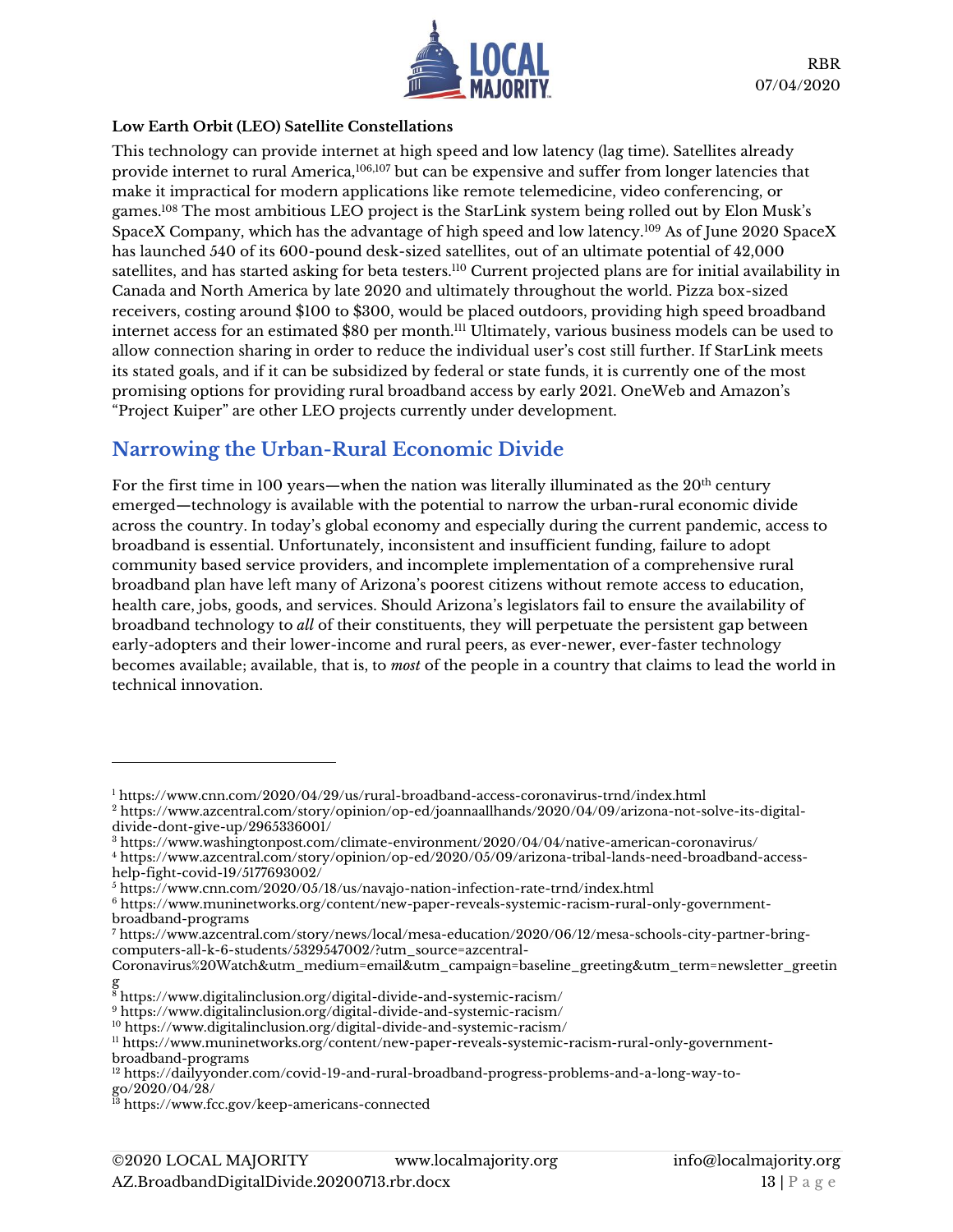

 [https://www.cooley.com/news/insight/2020/2020-03-29-cares-act-provisions-that-impact](https://www.cooley.com/news/insight/2020/2020-03-29-cares-act-provisions-that-impact-telecommunications-industry)[telecommunications-industry](https://www.cooley.com/news/insight/2020/2020-03-29-cares-act-provisions-that-impact-telecommunications-industry)

 <https://www.azmirror.com/2020/04/10/covid-19-pandemic-highlights-gaps-in-ariz-broadband-internet-access/> <https://wpcarey.asu.edu/sites/default/files/taxreductions10-16.pdf>

<sup>17</sup> [https://azgovernor.gov/governor/news/2020/01/new-governor-ducey-announces-major-new-investments](https://azgovernor.gov/governor/news/2020/01/new-governor-ducey-announces-major-new-investments-rural-broadband)[rural-broadband](https://azgovernor.gov/governor/news/2020/01/new-governor-ducey-announces-major-new-investments-rural-broadband)

<https://docs.fcc.gov/public/attachments/FCC-19-44A1.pdf> (pg. 188)

[https://azlibrary.gov/sites/default/files/erate\\_2018\\_az\\_broadbandstrategicplan\\_final.PDF](https://azlibrary.gov/sites/default/files/erate_2018_az_broadbandstrategicplan_final.PDF) (pg. 4)

<https://broadbandnow.com/Arizona>

[https://azlibrary.gov/sites/default/files/erate\\_2018\\_az\\_broadbandstrategicplan\\_final.PDF](https://azlibrary.gov/sites/default/files/erate_2018_az_broadbandstrategicplan_final.PDF) (pg. 22)

[https://broadbandnow.com/report/fcc-broadband-](https://broadbandnow.com/report/fcc-broadband-definition/#:~:text=The%20official%20FCC%20broadband%20definition,Mbps%20download%2C%201%20Mbps%20upload.)

[definition/#:~:text=The%20official%20FCC%20broadband%20definition,Mbps%20download%2C%201%20Mbps%20](https://broadbandnow.com/report/fcc-broadband-definition/#:~:text=The%20official%20FCC%20broadband%20definition,Mbps%20download%2C%201%20Mbps%20upload.) [upload.](https://broadbandnow.com/report/fcc-broadband-definition/#:~:text=The%20official%20FCC%20broadband%20definition,Mbps%20download%2C%201%20Mbps%20upload.)

<sup>23</sup> [https://azlibrary.gov/sites/default/files/erate\\_2018\\_az\\_broadbandstrategicplan\\_final.PDF](https://azlibrary.gov/sites/default/files/erate_2018_az_broadbandstrategicplan_final.PDF)

<https://www.ntca.org/ruraliscool/history-rural-telecommunications>

<sup>25</sup> <https://news.microsoft.com/on-the-issues/2019/07/16/telephones-television-adoption-broadband/>

<https://www.telecompetitor.com/getting-to-know-the-rural-digital-opportunity-fund-rdof/>

<https://broadbandnow.com/national-broadband-map>

<https://www.fiercetelecom.com/telecom/fcc-cues-up-rural-digital-opportunity-fund-to-close-digital-divide>

<https://www.fcc.gov/general/universal-service>

<https://www.fb.org/issues/infrastructure/broadband/>

 [https://www.akingump.com/a/web/4921/aogNh/broadband-funding-in-american-recovey-and-reinvestment](https://www.akingump.com/a/web/4921/aogNh/broadband-funding-in-american-recovey-and-reinvestment-act-of-20.pdf)[act-of-20.pdf](https://www.akingump.com/a/web/4921/aogNh/broadband-funding-in-american-recovey-and-reinvestment-act-of-20.pdf)

<https://www.usda.gov/reconnect/program-overview>

<https://www.ntia.doc.gov/press-release/2019/ntia-releases-comprehensive-guide-federal-broadband-funding>

<https://www.fcc.gov/document/connect-america-fund-phase-ii-funding-carrier-state-and-county>

<https://www.cnn.com/2020/04/29/us/rural-broadband-access-coronavirus-trnd/index.html>

<https://broadbandnow.com/research/fcc-underestimates-unserved-by-50-percent>

 [https://blogs.microsoft.com/on-the-issues/2018/08/16/better-broadband-data-can-lend-a-voice-to-rural](https://blogs.microsoft.com/on-the-issues/2018/08/16/better-broadband-data-can-lend-a-voice-to-rural-americans/)[americans/](https://blogs.microsoft.com/on-the-issues/2018/08/16/better-broadband-data-can-lend-a-voice-to-rural-americans/)

<https://www.abc15.com/news/state/digital-divide-prevents-some-internet-access-in-rural-arizona>

<https://www.pbs.org/newshour/nation/questions-over-coverage-plague-rural-broadband-expansion>

[https://www.axios.com/fcc-broadband-maps-service-providers-7d1622d0-4cee-4eaf-9a17-](https://www.axios.com/fcc-broadband-maps-service-providers-7d1622d0-4cee-4eaf-9a17-dcc231acdcfb.html?utm_source=newsletter&utm_medium=email&utm_campaign=newsletter_axioslogin&stream=top)

[dcc231acdcfb.html?utm\\_source=newsletter&utm\\_medium=email&utm\\_campaign=newsletter\\_axioslogin&strea](https://www.axios.com/fcc-broadband-maps-service-providers-7d1622d0-4cee-4eaf-9a17-dcc231acdcfb.html?utm_source=newsletter&utm_medium=email&utm_campaign=newsletter_axioslogin&stream=top) [m=top](https://www.axios.com/fcc-broadband-maps-service-providers-7d1622d0-4cee-4eaf-9a17-dcc231acdcfb.html?utm_source=newsletter&utm_medium=email&utm_campaign=newsletter_axioslogin&stream=top)

 [https://www.azpm.org/p/home-articles-news/2020/3/25/168498-new-law-to-increase-internet-access-for-rural](https://www.azpm.org/p/home-articles-news/2020/3/25/168498-new-law-to-increase-internet-access-for-rural-and-tribal-communities/)[and-tribal-communities/](https://www.azpm.org/p/home-articles-news/2020/3/25/168498-new-law-to-increase-internet-access-for-rural-and-tribal-communities/)

[https://ohalleran.house.gov/newsroom/press-releases/trump-signs-ohalleran-bills-bolster-rural-](https://ohalleran.house.gov/newsroom/press-releases/trump-signs-ohalleran-bills-bolster-rural-telecommunications-infrastructure)

[telecommunications-infrastructure](https://ohalleran.house.gov/newsroom/press-releases/trump-signs-ohalleran-bills-bolster-rural-telecommunications-infrastructure)

<https://www.nytimes.com/2019/02/06/opinion/rural-broadband-fcc.html>

<https://www.highspeedinternet.com/resources/bandwidth-vs-latency-what-is-the-difference>

[https://www.broadbandgenie.co.uk/broadband/help/what-is-broadband-](https://www.broadbandgenie.co.uk/broadband/help/what-is-broadband-latency#:~:text=Look%20at%20the%20time%20in,could%20want%20with%20your%20broadband.)

[latency#:~:text=Look%20at%20the%20time%20in,could%20want%20with%20your%20broadband.](https://www.broadbandgenie.co.uk/broadband/help/what-is-broadband-latency#:~:text=Look%20at%20the%20time%20in,could%20want%20with%20your%20broadband.)

<https://broadbandnow.com/Fixed-Wireless>

[https://www.iselect.com.au/internet/5g-australia/5g-vs-](https://www.iselect.com.au/internet/5g-australia/5g-vs-4g/#:~:text=In%20theory%2C%205G%20is%20likely,speeds%20of%2020GB%20per%20second.)

[4g/#:~:text=In%20theory%2C%205G%20is%20likely,speeds%20of%2020GB%20per%20second.](https://www.iselect.com.au/internet/5g-australia/5g-vs-4g/#:~:text=In%20theory%2C%205G%20is%20likely,speeds%20of%2020GB%20per%20second.)

<https://broadbandnow.com/Satellite>

<https://www.azcentral.com/story/tech/2017/07/11/microsoft-wants-close-broadband-gap-rural-usa/455347001/>

<https://youtu.be/RHuur8qiL5Q>

<https://www.brookings.edu/book/the-broadband-problem/>

 [https://www.yesmagazine.org/economy/2015/02/23/these-cities-built-cheap-fast-community-owned](https://www.yesmagazine.org/economy/2015/02/23/these-cities-built-cheap-fast-community-owned-broadband/)[broadband/](https://www.yesmagazine.org/economy/2015/02/23/these-cities-built-cheap-fast-community-owned-broadband/)

[https://www.vice.com/en\\_us/article/a3np4a/new-municipal-broadband-map](https://www.vice.com/en_us/article/a3np4a/new-municipal-broadband-map)

 [https://blogs.microsoft.com/uploads/prod/sites/5/2018/12/MSFT-Airband\\_InteractivePDF\\_Final\\_12.3.18.pdf](https://blogs.microsoft.com/uploads/prod/sites/5/2018/12/MSFT-Airband_InteractivePDF_Final_12.3.18.pdf) [https://www.azcentral.com/story/news/local/phoenix/2017/12/01/microsoft-touts-rural-broadband-plan](https://www.azcentral.com/story/news/local/phoenix/2017/12/01/microsoft-touts-rural-broadband-plan-governors-meeting-phoenix/915449001/)[governors-meeting-phoenix/915449001/](https://www.azcentral.com/story/news/local/phoenix/2017/12/01/microsoft-touts-rural-broadband-plan-governors-meeting-phoenix/915449001/)

<https://blogs.microsoft.com/on-the-issues/2020/03/05/update-connecting-rural-america/>

[https://digitalarizona.az.gov/sites/default/files/editors\\_choice/attachments/StrategicPlanExpanded.pdf](https://digitalarizona.az.gov/sites/default/files/editors_choice/attachments/StrategicPlanExpanded.pdf) (pg. 5)

[https://azlibrary.gov/sites/default/files/erate\\_2018\\_az\\_broadbandstrategicplan\\_final.PDF](https://azlibrary.gov/sites/default/files/erate_2018_az_broadbandstrategicplan_final.PDF) (pg. 9)

<https://aset.az.gov/digital-highways>

<https://www.fhwa.dot.gov/policy/otps/workplan.pdf>

[https://azlibrary.gov/sites/default/files/erate\\_2018\\_az\\_broadbandstrategicplan\\_final.PDF](https://azlibrary.gov/sites/default/files/erate_2018_az_broadbandstrategicplan_final.PDF) (pg. 22)